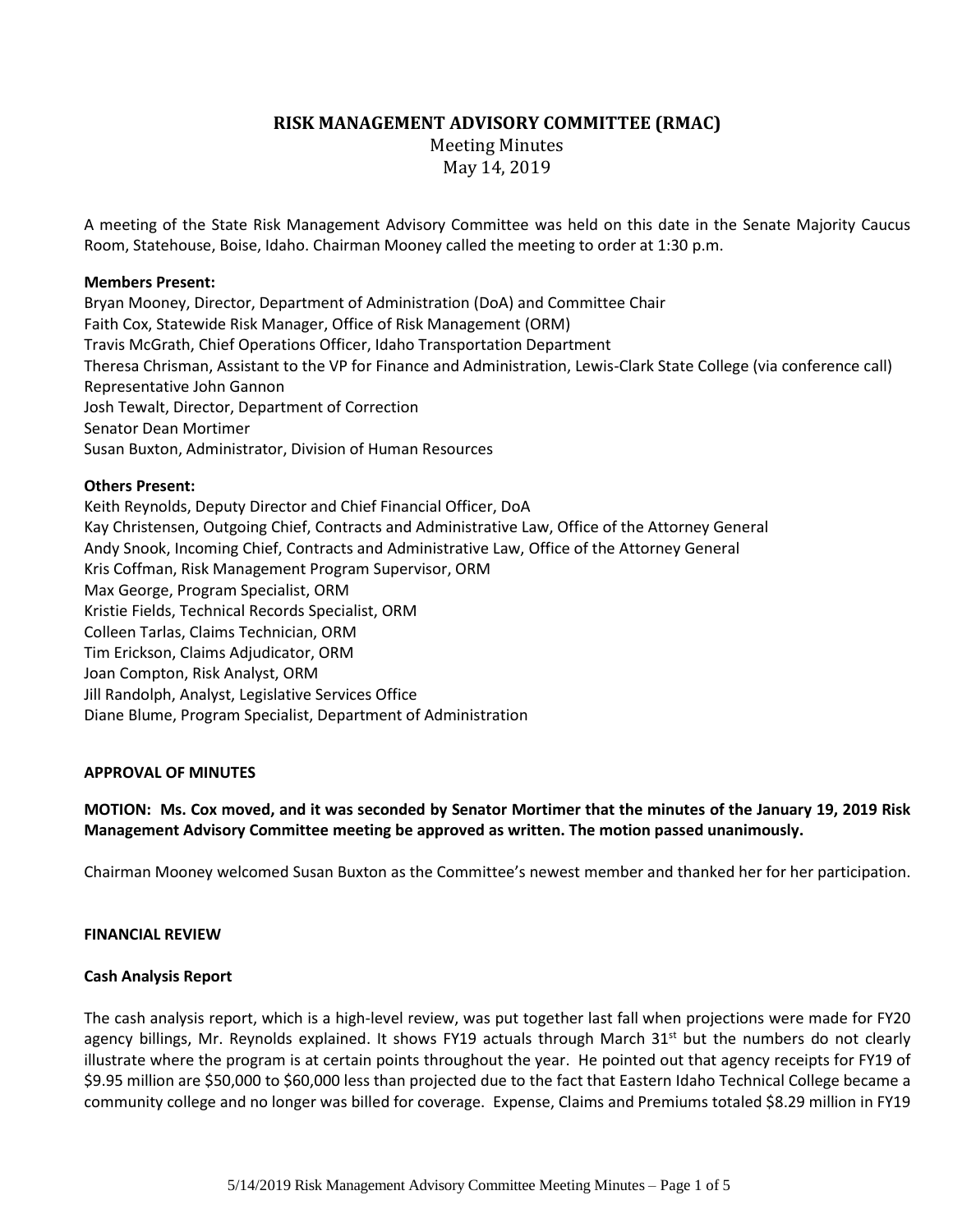leaving a cash balance at March  $31<sup>st</sup>$  of \$12.65 million, which is about \$2 million more than projected for the beginning balance of FY20, and with three months left in the fiscal year.

#### **Budget-to-Actual by Line of Coverage**

Mr. Reynolds distributed a new report designed to provide a review of how each line of coverage is tracking to projections by month. Total numbers as of March 31<sup>st</sup> for all lines of coverage show the beginning cash balance of \$10,750,290. Projected interest, transfer, and miscellaneous receipts was \$10,029,128; however, actuals were \$9,953,320 leaving a variance of \$80,810. As mentioned earlier, he said, the variance is due to Eastern Idaho Technical College becoming a community college and no longer paying premiums. Projected expenses and claims were \$8,351,197 but actuals were \$8,292,759 resulting in a positive variance \$63,439. He then went through the same analysis brokendown by specific line of coverage as well as administration costs as of March  $31^{st}$ .

Senator Mortimer asked that future reports for each line of coverage breakout cost of claims from expenses. Chairman Mooney also asked that future reports include the top ten largest claims.

# **UPDATE FROM STATEWIDE RISK MANAGER**

### **April Renewals**

The Foreign Liability and Aviation lines of coverage are typically renewed in April, Ms. Cox explained; however, the bulk of coverages are renewed in July. Premiums for Foreign Liability remained about the same per employee even though there was an increase in employees travelling out of the country. Aviation covers aircraft and drones, she said. Drones have become an increasing exposure as about ten agencies now own and operate them. About ten years ago the cost for coverage was \$1,400 per drone but this year the renewal cost was \$162.50 per drone. Coverage is for liability only.

There are currently 104 state-owned drones, but there is no state drone use policy, which creates an exposure for the state, she said. Typically, the aviation board's minimum standards are followed. She proposed forming a subcommittee, composed of representatives from the agencies that own drones, to form a policy that could be applied to all agencies. Senator Mortimer stressed that it is imperative that the state have a policy because over time there are going to be many more in use.

# **MOTION: Senator Mortimer moved, and it was seconded by Ms. Buxton that the State of Idaho adopt a drone use policy in coordination with users of drones within the state. The motion passed unanimously.**

Ms. Buxton commented on the importance of accountability on behalf of employees to meet certain standards. Mr. McGrath noted that although ITD only has two drones at this time, its Division of Aeronautics is leading an effort to develop a state drone program. He volunteered a staff member who is also a pilot to participate on the subcommittee. Ms. Cox volunteered to head up the group and will reach out to all ten agencies that own drones soliciting volunteers. The Military Division is becoming extremely active in the use of drones, Senator Mortimer added, and it would be his recommendation that this entity be included.

#### **Loss Prevention Update**

About 16 years ago, Idaho had a statewide loss control employee within the Office of Risk Management who made recommendations to agencies on safety issues and how to correct them. With the state owning \$9 billion of property,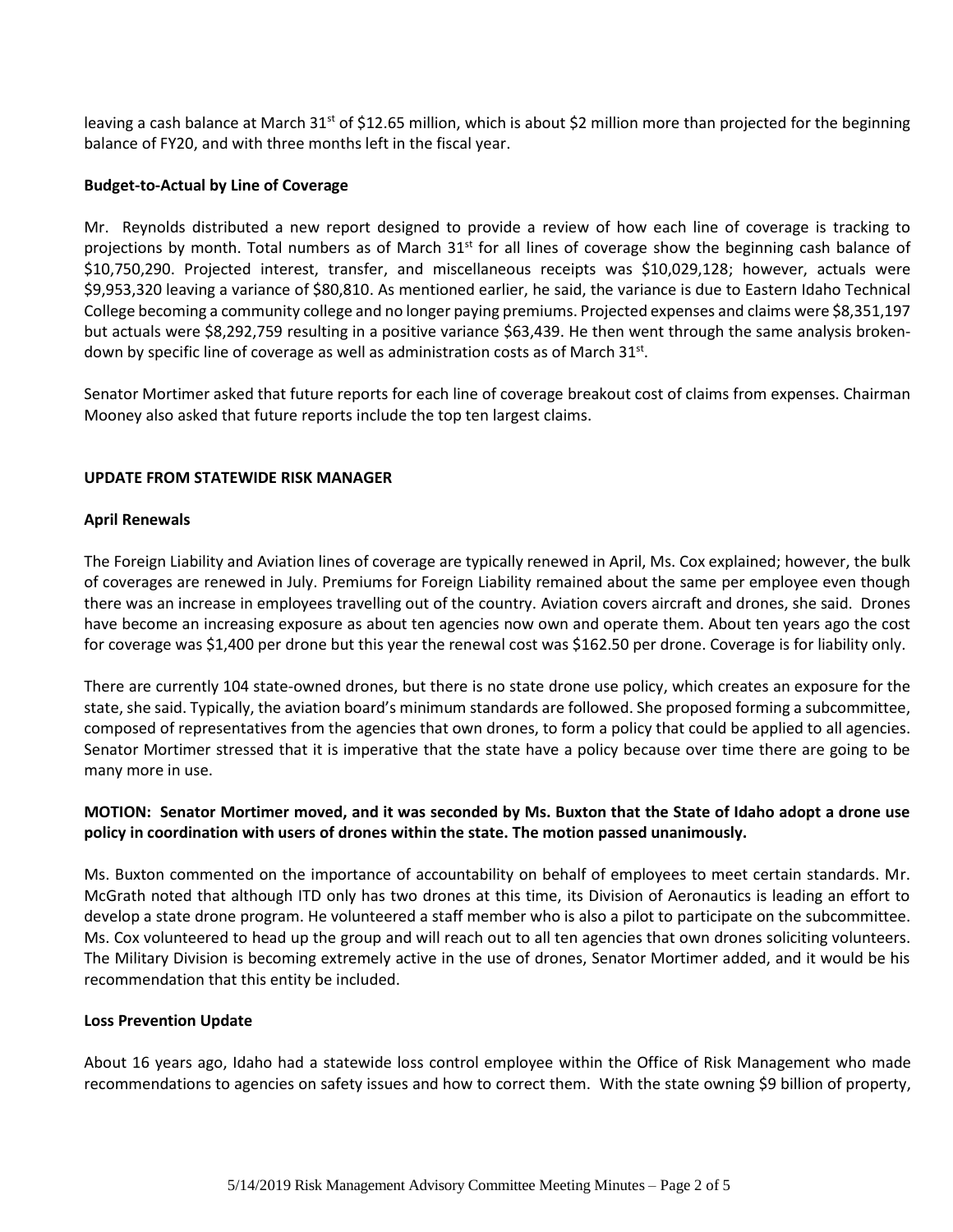this is a very important position, she said. Agencies have been forced to create their own plans, and many don't have the manpower or ability to do so.

Idaho Code section 67-5773 states that with available funds and personnel, periodic inspections are to be made, she pointed out. Building appraisals are currently being done, but they don't make recommendations how to improve conditions. The statute also indicates that Administration is to make recommendations to agencies how to minimize risk and create savings to the state. For example, she relayed that the State Fire Marshal recently reported that there have been about 30 fires in state facilities recently due to changing over to LED bulbs. She explained she does not have a staff member available to help her create communications to all agencies about the hazard and together with the Division of Building Safety and the State Fire Marshall follow up with agencies. It's a major life safety issue, she stressed.

To make up for the lack of a loss control program, she said, she has been leveraging services as much as possible with Travelers to test agencies' fire sprinkler programs, for example. This was arranged after discovering that agencies were not testing sprinklers adequately. Travelers also sent an expert to conduct training sessions at Idaho State University, University of Idaho, and in the Capitol Mall to over 100 maintenance personnel on the proper way to test sprinklers.

# **The committee agreed to recommend that the department request an FTP and funding to pursue a loss safety control position as soon as possible. This position would coordinate with the Division of Building Safety, State Fire Marshal, and other officials regarding loss potential or deficiencies in building maintenance.**

Mr. Reynolds explained a request for an additional full-time employee plus funding can be included in the department's FY21 budget request, due September  $1<sup>st</sup>$ . The request will be reviewed with this committee at its meeting in September and the committee can take formal action in support of the position at that time.

# **Statewide Driving Policy**

Ms. Cox distributed draft copies of an annual vehicle use certification and a new hire vehicle use agreement/driver's license record check. Staff is in the process of implementing these documents for the Department of Administration and she posed to the group that similar documents be implemented statewide. One single policy would not work for all state agencies, she explained, but a consistent template could be made available for agencies to adapt to their own needs.

Since the last meeting of this committee, she said, she polled 95 agencies, boards, and commissions inquiring of the type of driving policy they had in place. Responses were received from 40 agencies of which 28 had some sort of policy in place and most of those mirrored the minimum requirements of the Board of Examiners. Those requirements state that drivers must have a valid driver's license, not transport anyone who is not a state employee, and not use the vehicle for personal use. Ten agencies reported they verify driving records.

With 8,000 state vehicles on the road, Chairman Mooney said, the state is putting itself at risk by not setting expectations for its drivers. It's good government policy to keep state employees and citizens safe.

# **MOTION: Ms. Buxton moved, and it was seconded by Director Tewalt that the Statewide Risk Manager form a subcommittee to come up with a statewide vehicle use policy. The motion passed unanimously.**

# **New Risk Management Information System**

Mr. Reynolds reported that the Request For Proposal (RFP) process is complete and two bidders responded. One was deemed non-responsive and the contract was presented to the other bidder. This company asked for changes in the terms and conditions and the Division of Purchasing is now working through those requests.